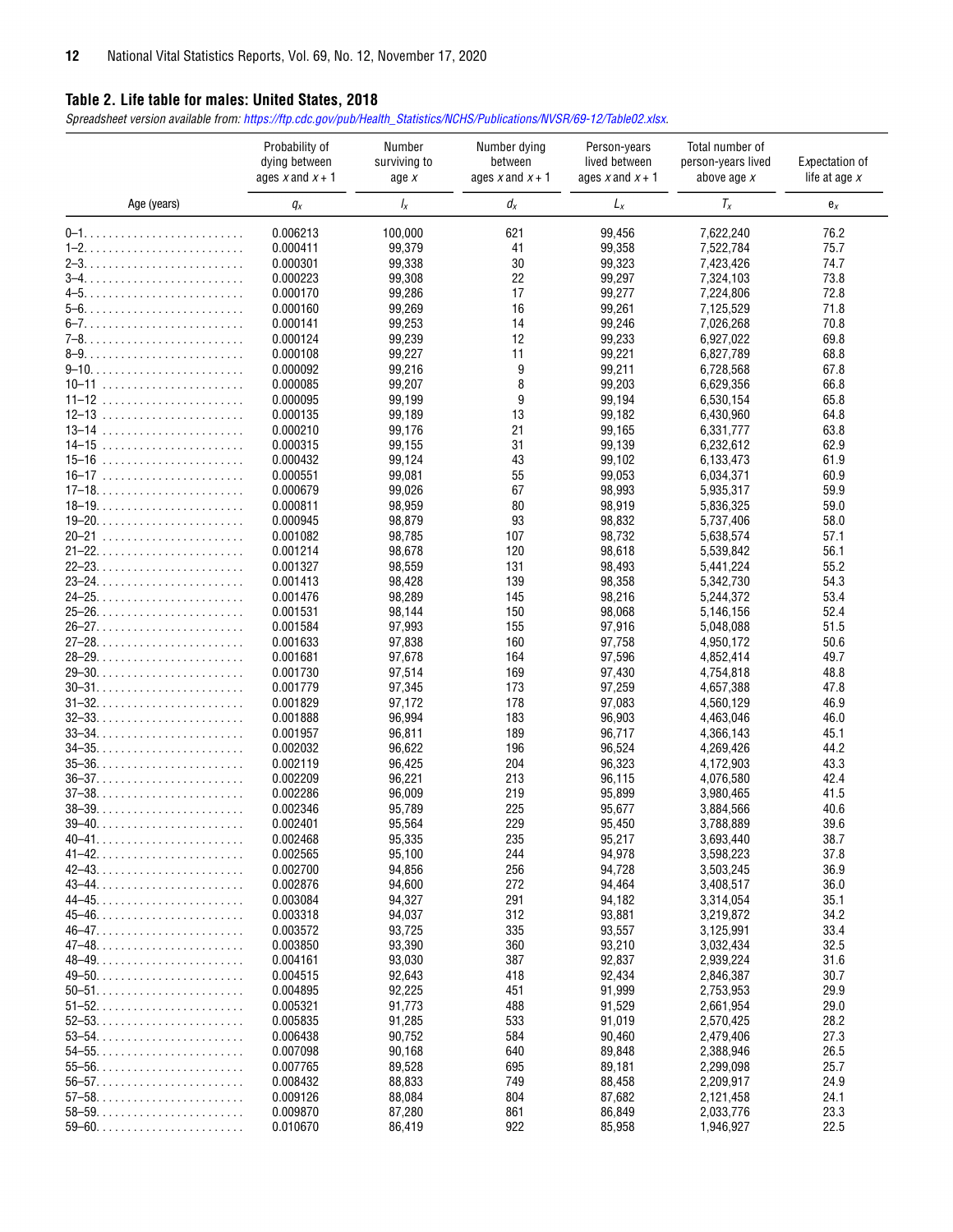## **Table 2. Life table for males: United States, 2018**—Con.

*Spreadsheet version available from: [https://ftp.cdc.gov/pub/Health\\_Statistics/NCHS/Publications/NVSR/69-12/Table02.xlsx.](https://ftp.cdc.gov/pub/Health_Statistics/NCHS/Publications/NVSR/69-12/Table02.xlsx)* 

|              | Probability of<br>dying between<br>ages $x$ and $x + 1$ | <b>Number</b><br>surviving to<br>age $x$ | Number dying<br>between<br>ages $x$ and $x + 1$ | Person-years<br>lived between<br>ages $x$ and $x + 1$ | Total number of<br>person-years lived<br>above age $x$ | Expectation of<br>life at age $x$ |
|--------------|---------------------------------------------------------|------------------------------------------|-------------------------------------------------|-------------------------------------------------------|--------------------------------------------------------|-----------------------------------|
| Age (years)  | $q_x$                                                   | $\frac{1}{x}$                            | $d_{x}$                                         | $L_x$                                                 | $T_x$                                                  | $\mathbf{e}_x$                    |
|              | 0.011534                                                | 85,497                                   | 986                                             | 85,004                                                | 1,860,969                                              | 21.8                              |
|              | 0.012431                                                | 84,511                                   | 1,051                                           | 83,985                                                | 1,775,966                                              | 21.0                              |
|              | 0.013332                                                | 83,460                                   | 1.113                                           | 82,904                                                | 1,691,981                                              | 20.3                              |
|              | 0.014219                                                | 82.347                                   | 1.171                                           | 81,762                                                | 1,609,077                                              | 19.5                              |
|              | 0.015117                                                | 81,176                                   | 1.227                                           | 80,563                                                | 1,527,315                                              | 18.8                              |
|              | 0.016078                                                | 79,949                                   | 1,285                                           | 79,306                                                | 1,446,752                                              | 18.1                              |
| $66 - 67$    | 0.017216                                                | 78,664                                   | 1,354                                           | 77,987                                                | 1,367,446                                              | 17.4                              |
|              | 0.018401                                                | 77,310                                   | 1,423                                           | 76,598                                                | 1,289,459                                              | 16.7                              |
|              | 0.019666                                                | 75,887                                   | 1,492                                           | 75.141                                                | 1,212,861                                              | 16.0                              |
|              | 0.021099                                                | 74,395                                   | 1,570                                           | 73,610                                                | 1,137,720                                              | 15.3                              |
|              | 0.022544                                                | 72,825                                   | 1,642                                           | 72,004                                                | 1,064,111                                              | 14.6                              |
|              | 0.024099                                                | 71,183                                   | 1.715                                           | 70,325                                                | 992,107                                                | 13.9                              |
|              | 0.026447                                                | 69,468                                   | 1,837                                           | 68,549                                                | 921,781                                                | 13.3                              |
|              | 0.028617                                                | 67,630                                   | 1,935                                           | 66,663                                                | 853,232                                                | 12.6                              |
|              | 0.031390                                                | 65,695                                   | 2,062                                           | 64,664                                                | 786,569                                                | 12.0                              |
|              | 0.034322                                                | 63,633                                   | 2,184                                           | 62,541                                                | 721,905                                                | 11.3                              |
|              | 0.037970                                                | 61,449                                   | 2,333                                           | 60,282                                                | 659,364                                                | 10.7                              |
|              | 0.041944                                                | 59,116                                   | 2,480                                           | 57,876                                                | 599,082                                                | 10.1                              |
|              | 0.045881                                                | 56,636                                   | 2,599                                           | 55,337                                                | 541,206                                                | 9.6                               |
|              |                                                         |                                          |                                                 |                                                       |                                                        |                                   |
|              | 0.050573                                                | 54,038                                   | 2,733                                           | 52,671                                                | 485,869                                                | 9.0                               |
|              | 0.055675                                                | 51,305                                   | 2,856                                           | 49,877                                                | 433,198                                                | 8.4                               |
|              | 0.061704                                                | 48,448                                   | 2,989                                           | 46,954                                                | 383,321                                                | 7.9                               |
|              | 0.068389                                                | 45,459                                   | 3,109                                           | 43,905                                                | 336,368                                                | 7.4                               |
|              | 0.075732                                                | 42,350                                   | 3,207                                           | 40,746                                                | 292,463                                                | 6.9                               |
| $84-85$      | 0.085241                                                | 39,143                                   | 3,337                                           | 37,475                                                | 251,717                                                | 6.4                               |
|              | 0.094489                                                | 35,806                                   | 3,383                                           | 34,115                                                | 214,242                                                | 6.0                               |
|              | 0.104787                                                | 32.423                                   | 3.397                                           | 30,724                                                | 180.128                                                | 5.6                               |
|              | 0.117465                                                | 29,025                                   | 3,409                                           | 27,321                                                | 149,403                                                | 5.1                               |
|              | 0.131319                                                | 25,616                                   | 3,364                                           | 23,934                                                | 122,083                                                | 4.8                               |
|              | 0.146372                                                | 22,252                                   | 3,257                                           | 20,624                                                | 98,149                                                 | 4.4                               |
|              | 0.162625                                                | 18,995                                   | 3,089                                           | 17,451                                                | 77,525                                                 | 4.1                               |
|              | 0.180060                                                | 15,906                                   | 2,864                                           | 14,474                                                | 60.075                                                 | 3.8                               |
|              | 0.198626                                                | 13,042                                   | 2,590                                           | 11,747                                                | 45,601                                                 | 3.5                               |
|              | 0.218248                                                | 10,451                                   | 2,281                                           | 9,311                                                 | 33,854                                                 | 3.2                               |
|              | 0.238820                                                | 8,170                                    | 1,951                                           | 7,195                                                 | 24,543                                                 | 3.0                               |
|              | 0.260206                                                | 6,219                                    | 1,618                                           | 5,410                                                 | 17,348                                                 | 2.8                               |
| $96 - 97.$   | 0.282243                                                | 4,601                                    | 1,299                                           | 3,952                                                 | 11,938                                                 | 2.6                               |
|              | 0.304747                                                | 3,302                                    | 1,006                                           | 2,799                                                 | 7,986                                                  | 2.4                               |
| $98 - 99.$   | 0.327517                                                | 2,296                                    | 752                                             | 1,920                                                 | 5,187                                                  | 2.3                               |
|              | 0.350342                                                | 1,544                                    | 541                                             | 1,274                                                 | 3,267                                                  | 2.1                               |
| 100 and over | 1.000000                                                | 1,003                                    | 1,003                                           | 1,994                                                 | 1,994                                                  | 2.0                               |

SOURCE: National Center for Health Statistics, National Vital Statistics System, Mortality.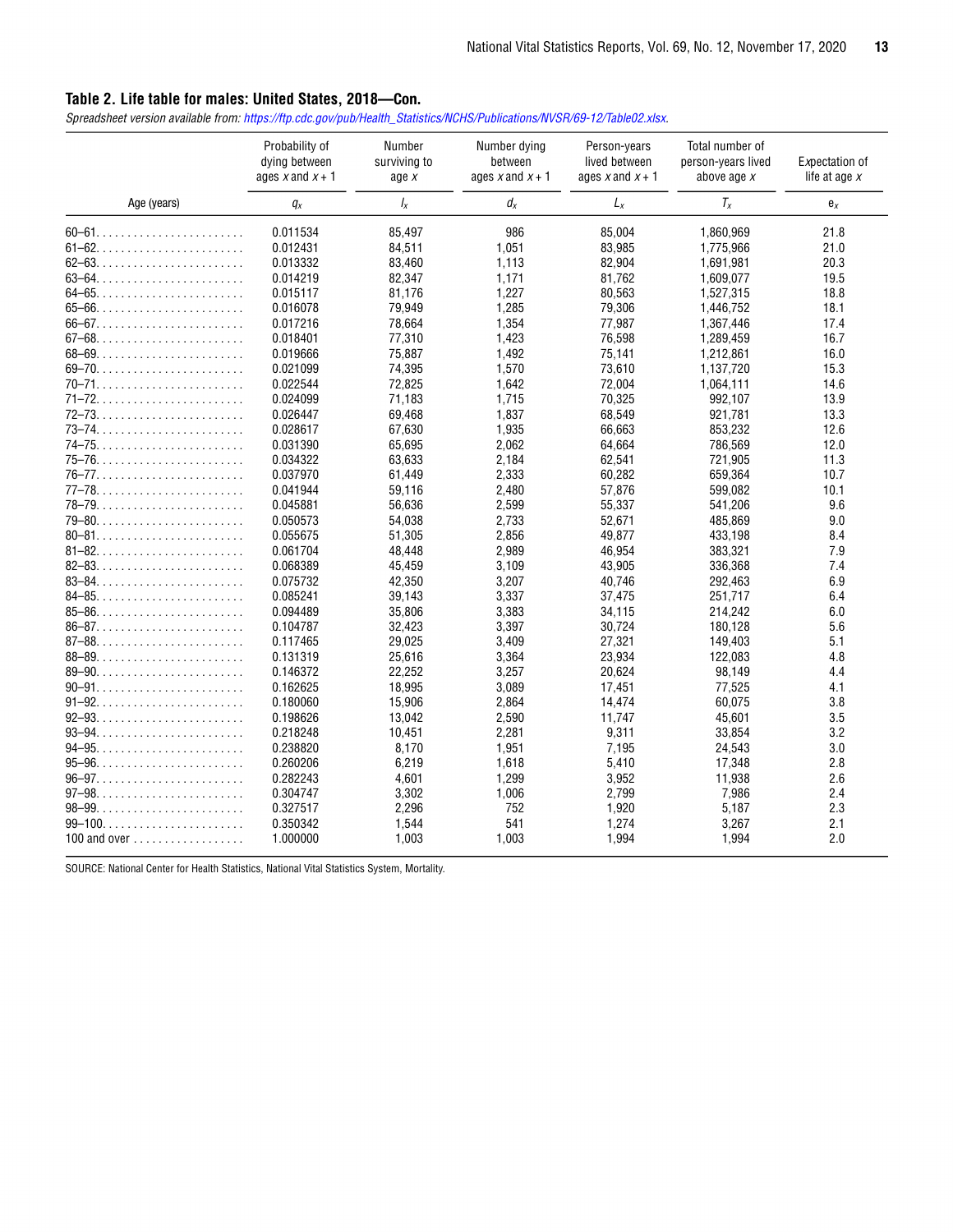## **Table 3. Life table for females: United States, 2018**

*Spreadsheet version available from: [https://ftp.cdc.gov/pub/Health\\_Statistics/NCHS/Publications/NVSR/69-12/Table03.xlsx.](https://ftp.cdc.gov/pub/Health_Statistics/NCHS/Publications/NVSR/69-12/Table03.xlsx)* 

|                                                                    | Probability of<br>dying between<br>ages x and $x + 1$ | Number<br>surviving to<br>age $x$ | Number dying<br>between<br>ages $x$ and $x + 1$ | Person-years<br>lived between<br>ages x and $x + 1$ | Total number of<br>person-years lived<br>above age x | Expectation of<br>life at age $x$ |
|--------------------------------------------------------------------|-------------------------------------------------------|-----------------------------------|-------------------------------------------------|-----------------------------------------------------|------------------------------------------------------|-----------------------------------|
| Age (years)                                                        | $q_x$                                                 | $\frac{1}{x}$                     | $d_{x}$                                         | $L_x$                                               | $T_x$                                                | $e_{x}$                           |
|                                                                    | 0.005061                                              | 100,000                           | 506                                             | 99,557                                              | 8,124,665                                            | 81.2                              |
|                                                                    | 0.000320                                              | 99,494                            | 32                                              | 99,478                                              | 8,025,108                                            | 80.7                              |
|                                                                    | 0.000224                                              | 99,462                            | 22                                              | 99,451                                              | 7,925,630                                            | 79.7                              |
|                                                                    | 0.000150                                              | 99,440                            | 15                                              | 99,432                                              | 7,826,179                                            | 78.7                              |
|                                                                    | 0.000125                                              | 99,425                            | 12                                              | 99,419                                              | 7,726,747                                            | 77.7                              |
|                                                                    | 0.000123                                              | 99,412                            | 12                                              | 99,406                                              | 7,627,328                                            | 76.7                              |
|                                                                    | 0.000111                                              | 99,400                            | 11                                              | 99,395                                              | 7,527,922                                            | 75.7                              |
|                                                                    | 0.000102                                              | 99,389                            | 10                                              | 99,384                                              | 7,428,527                                            | 74.7                              |
|                                                                    | 0.000097                                              | 99,379                            | 10                                              | 99,374                                              | 7,329,143                                            | 73.7                              |
|                                                                    | 0.000096                                              | 99,369                            | 9                                               | 99,365                                              | 7,229,769                                            | 72.8                              |
|                                                                    | 0.000098                                              | 99,360                            | 10                                              | 99,355                                              | 7,130,404                                            | 71.8                              |
| $11 - 12$                                                          | 0.000106                                              | 99,350                            | 10                                              | 99,345                                              | 7,031,049                                            | 70.8                              |
|                                                                    | 0.000121                                              | 99,340                            | 12                                              | 99,334                                              | 6,931,704                                            | 69.8                              |
| $13 - 14$                                                          | 0.000146                                              | 99,328                            | 14                                              | 99,320                                              | 6,832,370                                            | 68.8                              |
|                                                                    | 0.000177                                              | 99,313                            | 18                                              | 99,304                                              | 6,733,050                                            | 67.8                              |
| $15 - 16$                                                          | 0.000214                                              | 99,296                            | 21                                              | 99,285                                              | 6,633,746                                            | 66.8                              |
|                                                                    | 0.000253                                              | 99,274                            | 25                                              | 99,262                                              | 6,534,461                                            | 65.8                              |
| $17-18. \ldots \ldots \ldots \ldots \ldots \ldots \ldots \ldots$   | 0.000292                                              | 99,249                            | 29                                              | 99,235                                              | 6,435,199                                            | 64.8                              |
| $18 - 19. \ldots \ldots \ldots \ldots \ldots \ldots \ldots \ldots$ | 0.000329                                              | 99,220                            | 33                                              | 99,204                                              | 6,335,964                                            | 63.9                              |
|                                                                    | 0.000365                                              | 99,188                            | 36                                              | 99,170                                              | 6,236,760                                            | 62.9                              |
|                                                                    | 0.000402                                              | 99,151                            | 40                                              | 99,132                                              | 6,137,591                                            | 61.9                              |
|                                                                    | 0.000441                                              | 99,112                            | 44                                              | 99,090                                              | 6,038,459                                            | 60.9                              |
|                                                                    | 0.000481                                              | 99,068                            | 48                                              | 99,044                                              | 5,939,369                                            | 60.0                              |
|                                                                    | 0.000521                                              | 99,020                            | 52                                              | 98,994                                              | 5,840,325                                            | 59.0                              |
|                                                                    | 0.000560                                              | 98,969                            | 55                                              | 98,941                                              | 5,741,331                                            | 58.0                              |
|                                                                    | 0.000598                                              | 98,913                            | 59                                              | 98,884                                              | 5,642,390                                            | 57.0                              |
|                                                                    | 0.000635                                              | 98,854                            | 63                                              | 98,823                                              | 5,543,506                                            | 56.1                              |
|                                                                    | 0.000675                                              | 98,791                            | 67                                              | 98,758                                              | 5,444,683                                            | 55.1                              |
|                                                                    | 0.000718                                              | 98,725                            | 71                                              | 98,689                                              | 5,345,925                                            | 54.1                              |
|                                                                    | 0.000765                                              | 98,654                            | 76                                              | 98,616                                              | 5,247,236                                            | 53.2                              |
|                                                                    | 0.000818                                              | 98,578                            | 81                                              | 98,538                                              | 5,148,620                                            | 52.2                              |
|                                                                    | 0.000872                                              | 98,498                            | 86                                              | 98,455                                              | 5,050,082                                            | 51.3                              |
|                                                                    | 0.000928                                              | 98,412                            | 91                                              | 98,366                                              | 4,951,627                                            | 50.3                              |
|                                                                    | 0.000983                                              | 98,321                            | 97                                              | 98,272                                              | 4,853,261                                            | 49.4                              |
|                                                                    | 0.001037                                              | 98,224                            | 102                                             | 98,173                                              | 4,754,988                                            | 48.4                              |
| $35 - 36.$                                                         | 0.001097                                              | 98,122                            | 108                                             | 98,068                                              | 4,656,816                                            | 47.5                              |
| $36 - 37$                                                          | 0.001160                                              | 98,014                            | 114                                             | 97,957                                              | 4,558,747                                            | 46.5                              |
|                                                                    | 0.001219                                              | 97,901                            | 119                                             | 97,841                                              | 4,460,790                                            | 45.6                              |
|                                                                    | 0.001274                                              | 97,781                            | 125                                             | 97,719                                              | 4,362,949                                            | 44.6                              |
| $39-40$                                                            | 0.001330                                              | 97,657                            | 130                                             | 97,592                                              | 4,265,230                                            | 43.7                              |
|                                                                    | 0.001396                                              | 97,527                            | 136                                             | 97,459                                              | 4,167,638                                            | 42.7                              |
|                                                                    | 0.001480                                              | 97,391                            | 144                                             | 97,319                                              | 4,070,180                                            | 41.8                              |
|                                                                    | 0.001584                                              | 97,247                            | 154                                             | 97,170                                              | 3,972,861                                            | 40.9                              |
|                                                                    | 0.001709                                              | 97,093                            | 166                                             | 97,010                                              | 3,875,691                                            | 39.9                              |
|                                                                    | 0.001849                                              | 96,927                            | 179                                             | 96,837                                              | 3,778,682                                            | 39.0                              |
|                                                                    | 0.002002                                              | 96,747                            | 194                                             | 96,650                                              | 3,681,845                                            | 38.1                              |
| $46-47.$                                                           | 0.002167                                              | 96,554                            | 209                                             | 96,449                                              | 3,585,194                                            | 37.1                              |
|                                                                    | 0.002348                                              | 96,344                            | 226                                             | 96,231                                              | 3,488,745                                            | 36.2                              |
|                                                                    | 0.002551                                              | 96,118                            | 245                                             | 95,996                                              | 3,392,514                                            | 35.3                              |
|                                                                    | 0.002781                                              | 95,873                            | 267                                             | 95,740                                              | 3,296,519                                            | 34.4                              |
|                                                                    | 0.003028                                              | 95,606                            | 289                                             | 95,462                                              | 3,200,779                                            | 33.5                              |
| $51 - 52.$                                                         | 0.003299                                              | 95,317                            | 314                                             | 95,160                                              | 3,105,317                                            | 32.6                              |
|                                                                    | 0.003615                                              | 95,002                            | 343                                             | 94,831                                              | 3,010,158                                            | 31.7                              |
| $53 - 54.$                                                         | 0.003974                                              | 94,659                            | 376                                             | 94,471                                              | 2,915,327                                            | 30.8                              |
|                                                                    | 0.004357                                              | 94,283                            | 411                                             | 94,077                                              | 2,820,856                                            | 29.9                              |
| $55 - 56.$                                                         | 0.004746                                              | 93,872                            | 446                                             | 93,649                                              | 2,726,779                                            | 29.0                              |
| $56 - 57.$                                                         | 0.005135                                              | 93,426                            | 480                                             | 93,187                                              | 2,633,129                                            | 28.2                              |
| $57 - 58.$                                                         | 0.005530                                              | 92,947                            | 514                                             | 92,690                                              | 2,539,943                                            | 27.3                              |
|                                                                    | 0.005940                                              | 92,433                            | 549                                             | 92,158                                              | 2,447,253                                            | 26.5                              |
|                                                                    | 0.006376                                              | 91,884                            | 586                                             | 91,591                                              | 2,355,095                                            | 25.6                              |